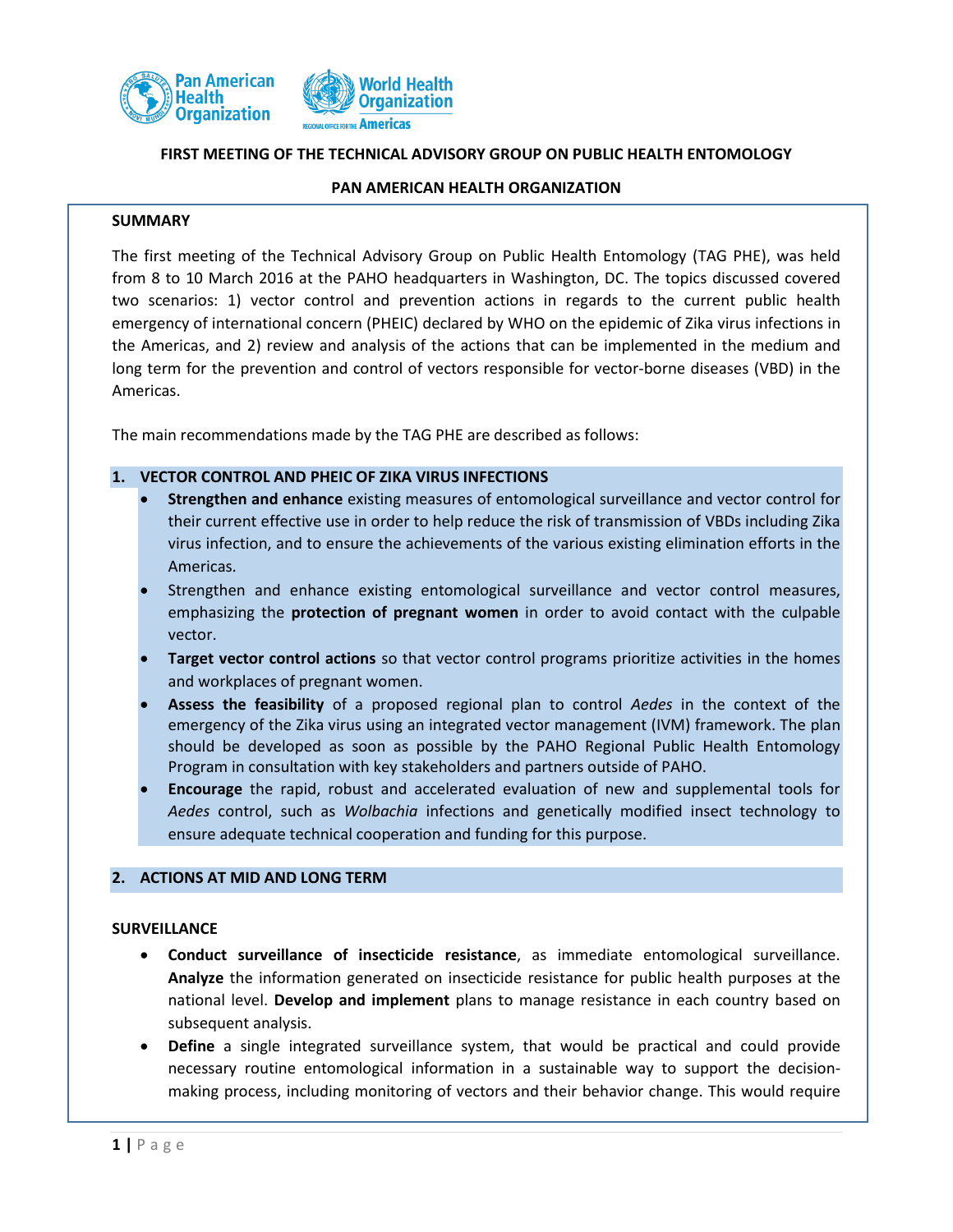

reviewing existing systems already developed in the Region and then **determining mechanisms to update them. Transfer** of knowledge and technology to those countries in need or that demonstrate interest in receiving or exchanging this information.

 **Evaluate and improve entomological indices**, adopting or creating new ones reflecting current public health challenges making them more useful for measuring prevention and prediction of occurrence of cases and outbreaks.

# **TRAINING IN ENTOMOLOGY AND PREVENTION AND CONTROL OF VECTORS**

- **Investment** in human resources for vector control in the short, mid and long-term (career pathways) is urgently needed. Programs cannot operate to protect the public health without adequate personnel. Various types of certification programs are needed to accompany training and refresher courses.
- **Determine** country capacity, identify needs, and assess the necessary levels of training required. **Identify** potential training centers and opportunities to collaborate on human resource development including South-South cooperation.
- **Strengthen** human resources of the entomology program at PAHO so that the recommended activities of the TAG can be developed, and technical support to countries can be delivered in a timely manner.

# **MONITORING AND EVALUATION**

- **Evaluate** the actions of vector control, field operational teams, and procedures used in prevention and control activities. Focus on these actions in terms of impact (including that of disease transmission) and cost-effectiveness.
- **Identify published case studies** (model examples) or develop successful IVM programs that target *Aedes* mosquitos including those that describe effective public-private partnerships.

## **OPERATIONAL RESEARCH**

 **Propose, support and develop** operational research projects on entomology as well as projects regarding interaction between the vector and the environment, society and urban development (infrastructure and sanitation), among others.

## **SOCIAL MOBILIZATION AND ALLIANCES**

- **Establish, promote, seek and support** partnerships with communities. Identify community leaders that represent the families of those communities; and contact all heads of household to develop and implement sustainable actions of surveillance and vector control in order to reduce the entomological risk of vector-borne diseases in the Americas.
- **Establish, promote and support** partnerships with different local and central governments to improve the quality and access to basic services (water supply and water security, solid waste disposal, etc.); that can impact reduction of entomological risk for vector-borne diseases. Encourage the full involvement of local governments (mayor, city councils and advisors) to support the improvement and access to basic sanitary services.

The detailed description of the recommendations made by the TAG PHE is summarized below.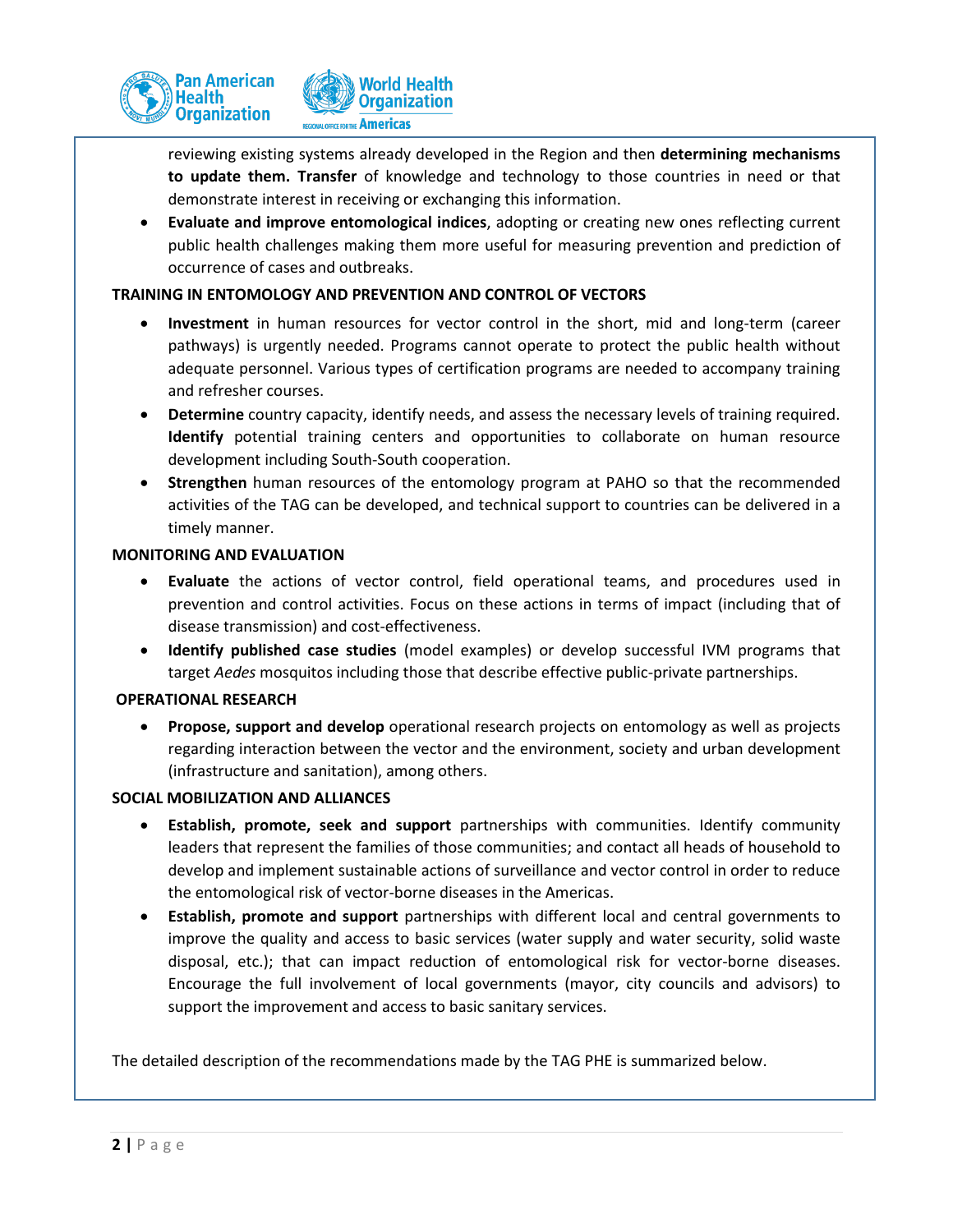



## **BACKGROUND**

The first meeting of the Technical Advisory Group on Public Health Entomology (TAG PHE) took place from March 8 to 10, 2016, at the Pan American Health Organization (PAHO/WHO) headquarters in Washington, DC. During the first two days, in addition to members of the TAG, there were representatives of various organizations in attendance including the World Health Organization, the Oswaldo Cruz Foundation of Brazil, the Centers for Disease Control and Prevention of the United States, the Monash University of Australia, the US Agency for International Development, the Bill and Melinda Gates Foundation, and the US White House Office of Science and Technology Policy. Following the meeting agenda, the topics covered two scenarios: 1) actions towards the current public health emergency situation related to the epidemic of Zika virus infections in the Americas, and 2) review and analysis of the actions in the medium and long term for prevention and control of vectors responsible for vector-borne diseases (VBD) in the Americas.

The main topics discussed were needs and capacity assessment of public health entomology and vector control, strengthening the monitoring of vectors that transmit the main VBD (particularly arboviruses) monitoring and management of insecticide resistance, analysis of the responsibility for the development of a regional plan to intensify the control of *Aedes* mosquitoes in the Americas using the framework of integrated vector management (IVM), intersectoral and community collaboration, review and evaluation of new tools to control *Aedes*, and improvement of monitoring and evaluation for future interventions. Knowledge gaps were also discussed as well as the need to implement operational research in basic aspects of entomology to reduce these gaps.

Regarding the emergency of Zika virus, an outline of priority prevention actions for pregnant women was presented, which the TAG PHE recommended to be incorporated as part of existing prenatal care services offered, as well as increasing vector control actions in homes, neighboring houses, workplaces and around where these women live.

Additionally, during the third day of the meeting, the TAG PHE convened in private to review the information and deliberations of the two previous days of discussion. Final considerations and issue recommendations are described below:

## **VECTOR CONTROL AND PHEIC OF ZIKA VIRUS INFECTIONS**

- Countries should **strengthen and enhance** existing measures of entomological surveillance and vector control to help reduce the risk of transmission, and ensure the achievements in eliminating vector-borne diseases in the Americas. Countries should immediately consider adapting the IMS-Dengue model to both Chikingunya and Zika disease prevention and control.
- In addition to the need for immediate strengthening and enhancing of existing entomological surveillance and vector control measures, emphasis should be focused on **the protection of pregnant women**. Vector control programs should **target actions** in and around the homes and workplaces of pregnant women.
- It is important that PAHO, together with the countries of the Region, **assess the feasibility** of a proposed regional plan to intensify the control of *Aedes* mosquitoes in the context of the emergency of the Zika virus.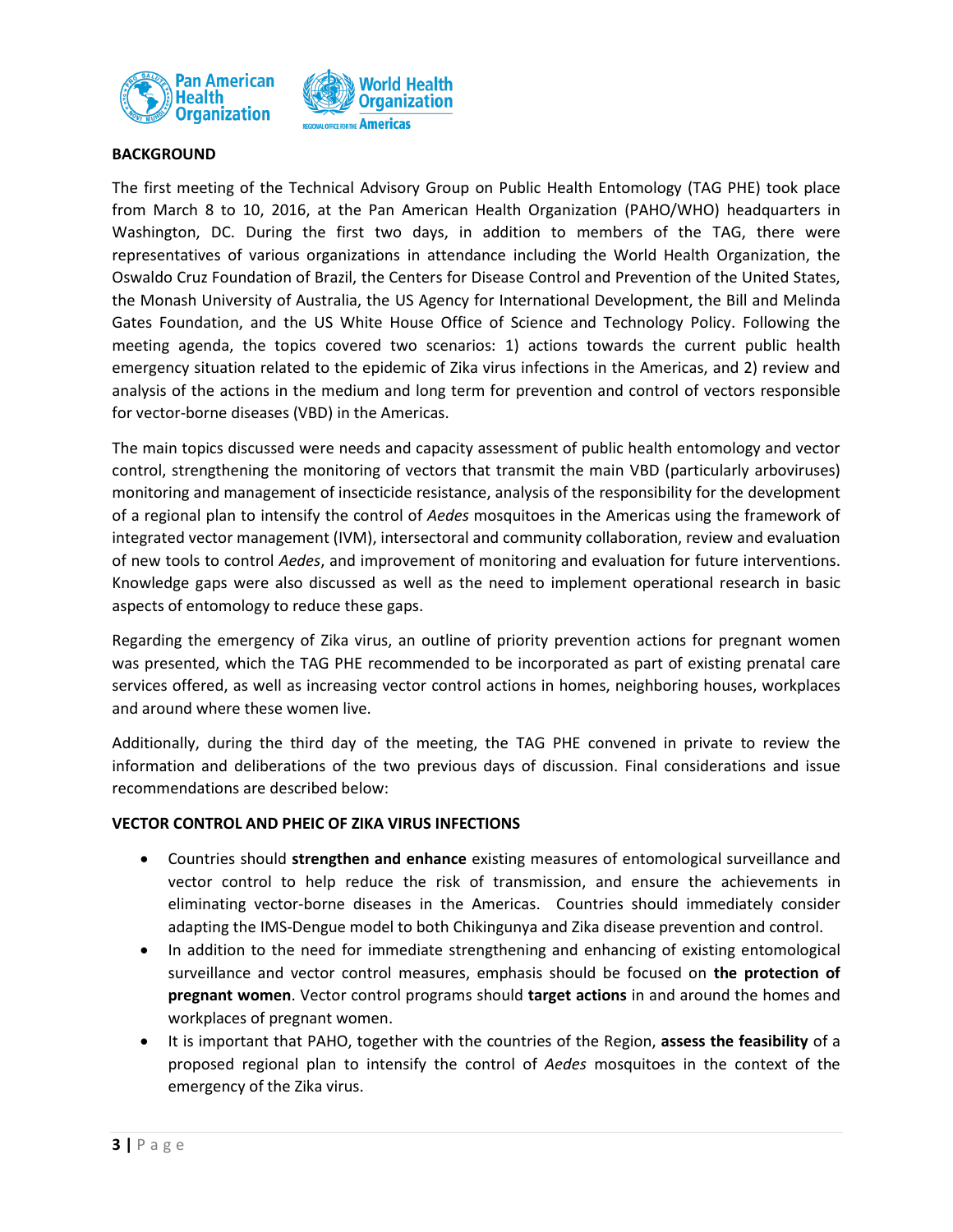



 **The TAG endorses the three objectives of the PAHO regional program for public health entomology, i.e., monitoring and evaluation for resistance and its management; implementation of IVM; and training to strengthen entomological practice.**

### **SURVEILLANCE**

- **Define** a practical single integrated surveillance system that can provide the necessary information to conduct entomological surveillance in a routine and sustainable way, in order to support the decision-making process. This requires reviewing existing systems already developed in the Region and **determining mechanisms of transfer** of knowledge and technology to countries interested in receiving or exchanging them.
- **Link** surveillance to prevention and vector control activities (before and after intervention activities). Plan activities according to the type of monitoring that is done, including monitoring of vector behavior change.
- It is important to **conduct monitoring of insecticide resistance** as part of entomological surveillance. **Analyze** the information generated on insecticides resistance used in countries for public health purposes. Based on this analysis, **develop** plans to manage resistance in each country. Develop PAHO regional guidelines for insecticides resistance and regional plan on insecticide resistance, both disaggregated by the life stages of each vector.
- **Monitoring of the risk of transmission of disease is a priority in urgent situations and health emergencies.**
- **Consider the feasibility** of surveillance systems in sentinel points or sentinel sites, and develop stratification of risk.

## **TRAINING IN ENTOMOLOGY AND CONTROL AND PREVENTION OF VECTORS**

- **Determine** country capacity and identify needs including the necessary levels of training required. **Identify** potential training centers and opportunities for collaboration on human resource development, including activities of South-South cooperation.
- **Review** existing curricula of academic training, technical and operational manuals, and training modules in different areas of Entomology and Vector Control in countries; and **develop** new curricula as necessary, specifically for the operating level of programs, which must include a multi-disease approach and IVM. It is considered important to **provide a certification** or recognition for trainees in all these processes of human resource training and periodic retraining and recertification.
- **Establish** a fund to support training activities and training of human resources in Entomology and Vector Control within PAHO, as well as identify donors.
- **Develop** short-term training courses for emergency situations, with standard guidelines and operating procedures.
- **Strengthen** the human resources of the entomology program of PAHO, so that the recommended activities can be developed, and provide support and technical assistance to countries.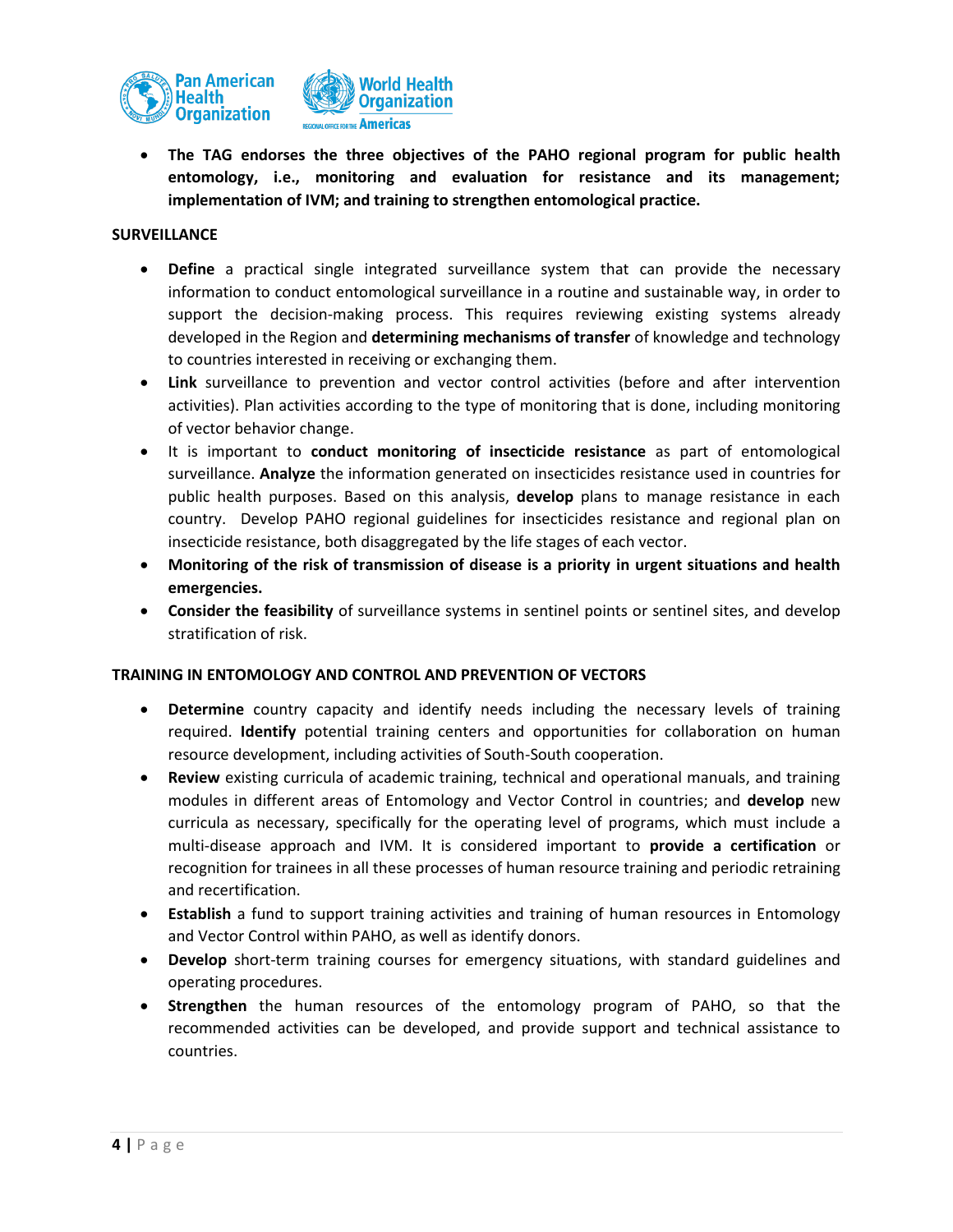



 Evaluate and improve entomological indices or create new ones that would enhance measurements of prevention and prediction of cases and outbreaks. Adequate indices are needed not only to evaluate impact of control measure, but also to measure disease transmission, entomological population surveillance and weekly epidemiological surveillance.

### **MONITORING AND EVALUATION**

- **Develop and provide** a protocol for penetration testing of insecticides, and testing of biological efficacy, especially in countries where the situation of insecticide resistance is unknown.
- **Evaluate** the actions of vector control, field operations, work equipment and operational procedures used in prevention and control activities; in terms of impact of actions and costeffectiveness, and the measured impact on disease transmission and incidence. The method and evaluation of most-productive mosquito larval containers should be included.
- **The countries should support the evaluation of new tools, without losing focus on the emergency and its corresponding response to their level of scale, feasibility, cost effectiveness and acceptability by the community.**

### **OPERATIONAL RESEARCH**

- Develop research projects not only in entomology, but also projects regarding the interaction between the vector and the environment, society and the level of development of cities (infrastructure, urbanization and sanitation).
- Support pilot studies for the development of new entomological indicators, for example those based on entomo-virological surveillance.
- Encourage rapid and robust evaluation of new and supplemental tools for *Aedes* control, such as Wolbachia infections, novel traps, and genetically modified and/or sterile insect technologies, and ensure adequate funding for this purpose.

### **SOCIAL MOBILIZATION AND ALLIANCES**

- It is necessary to **establish, promote and support** partnerships with communities, and identify community leaders to develop and implement sustainable actions of surveillance and vector control in order to reduce the entomological risk of vector-borne diseases in the Americas.
- **Identify** social networks at the community level and in high-risk neighborhoods to establish partnerships that can promote and support the dissemination of information relating to surveillance and vector control, with the goal of sustainable community action to control mosquito breeding sites.
- **Establish, promote, seek and support** partnerships with communities. Identify community leaders that represent the families of those communities; and contact all heads of household to develop and implement sustainable actions of surveillance and vector control in order to reduce the entomological risk of vector-borne diseases in the Americas.
- It is necessary to **establish, promote and support** partnerships with productive sectors and industries that are involved (e.g. tire shops, water storage tank manufacturers) with the generation of the entomological risks (mosquito breeding and resting sites) to develop sustainable and economically viable actions to collaborate and decrease these risks. Involve communication experts to send the appropriate message.